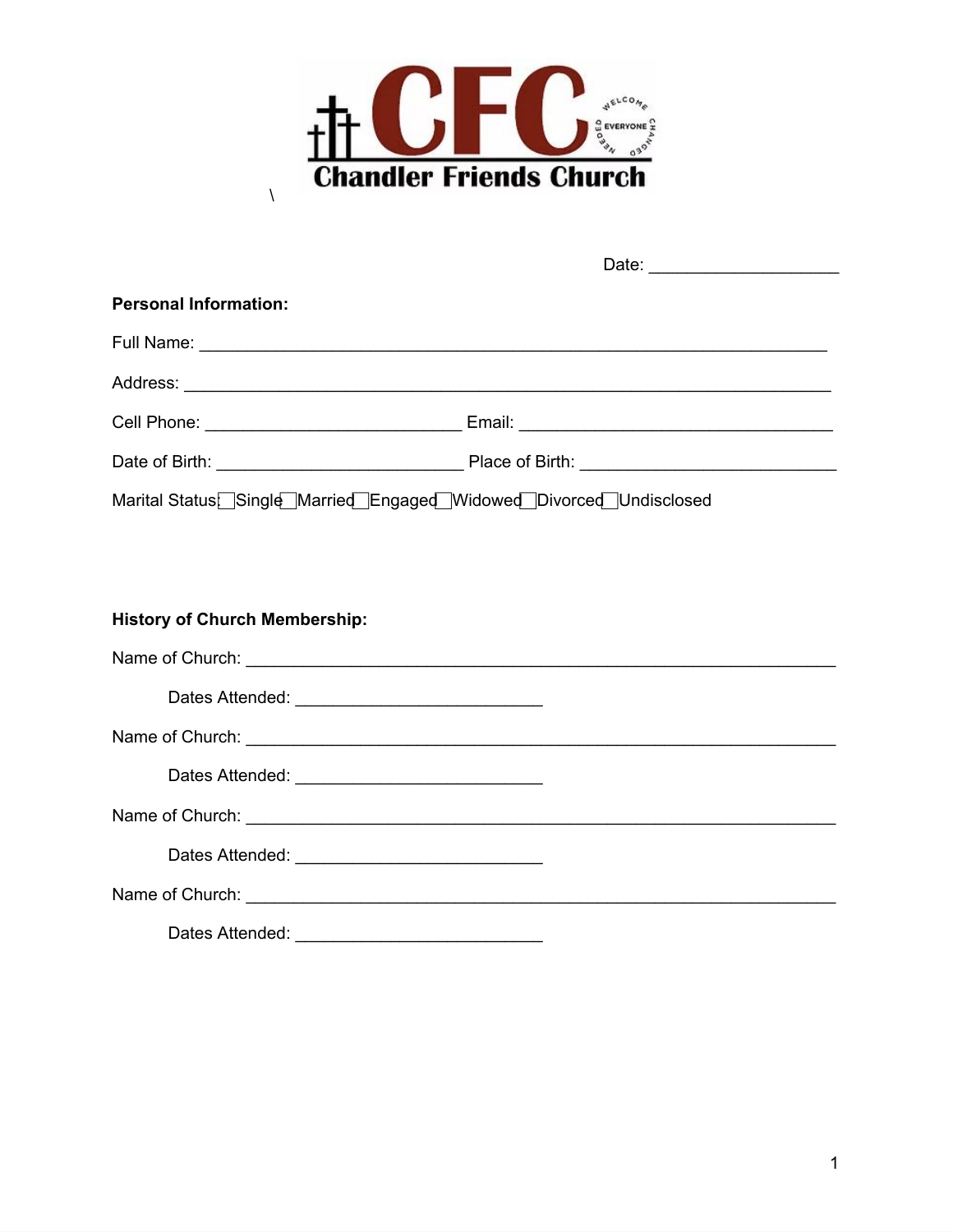## **Education:**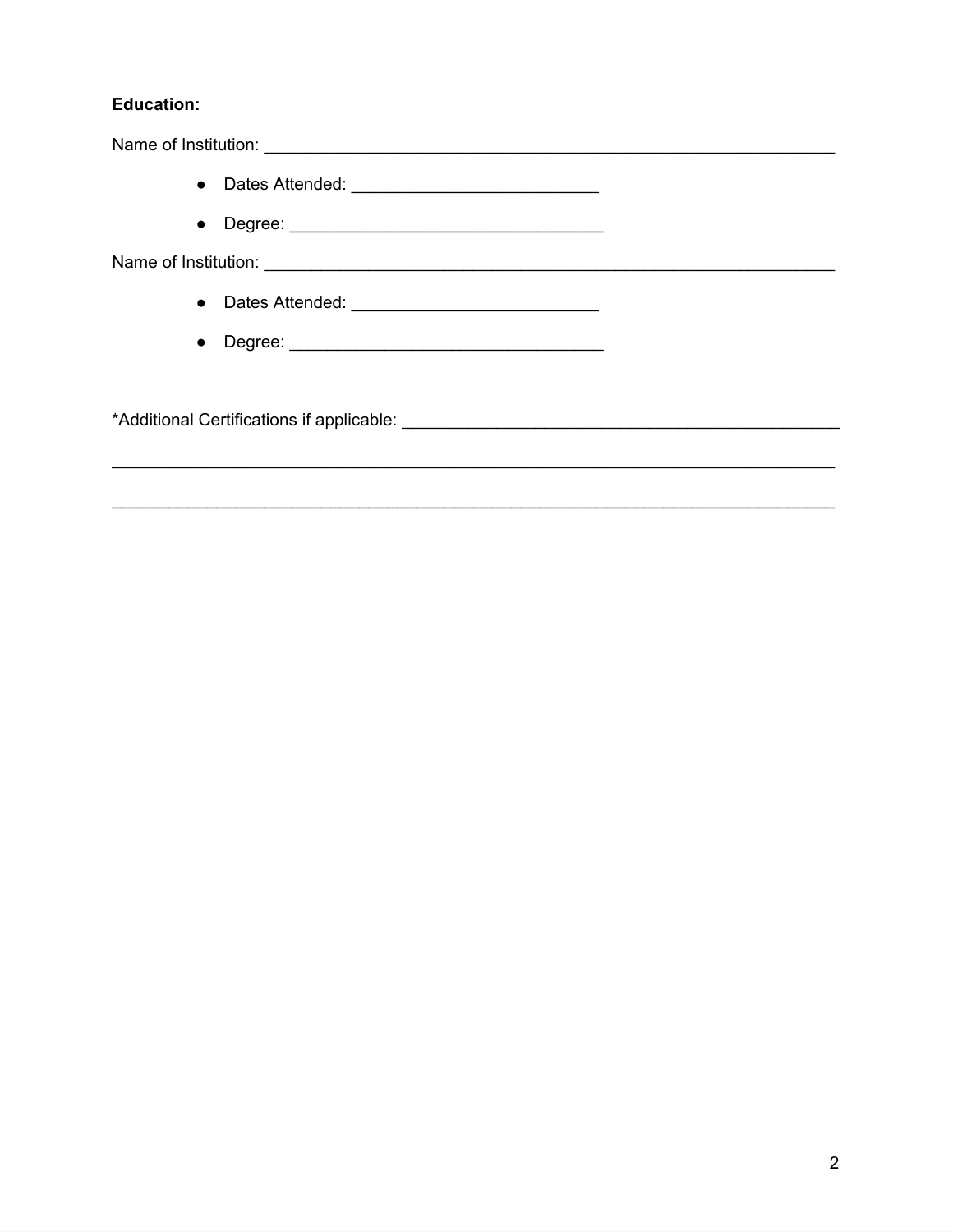## **Experience:**

| Job Duties:                                                                       |  |
|-----------------------------------------------------------------------------------|--|
|                                                                                   |  |
|                                                                                   |  |
|                                                                                   |  |
|                                                                                   |  |
|                                                                                   |  |
|                                                                                   |  |
| Job Duties:                                                                       |  |
|                                                                                   |  |
|                                                                                   |  |
|                                                                                   |  |
| ,我们也不能在这里的人,我们也不能在这里的人,我们也不能在这里的人,我们也不能在这里的人,我们也不能在这里的人,我们也不能在这里的人,我们也不能在这里的人,我们也 |  |
|                                                                                   |  |
|                                                                                   |  |
| Job Duties:                                                                       |  |
|                                                                                   |  |
|                                                                                   |  |
|                                                                                   |  |
|                                                                                   |  |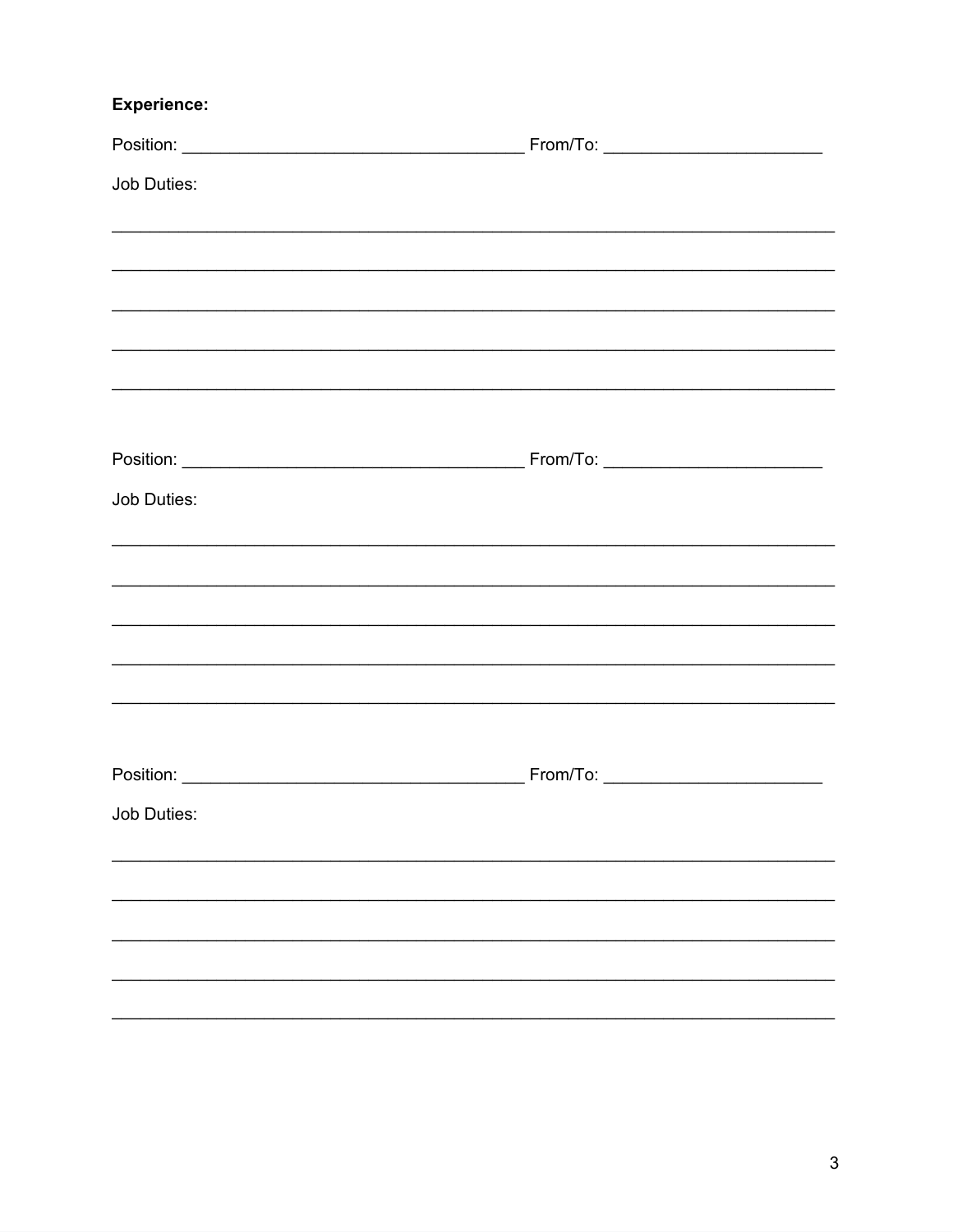### **References:**

Please list a minimum of three non family references, including one from your current church.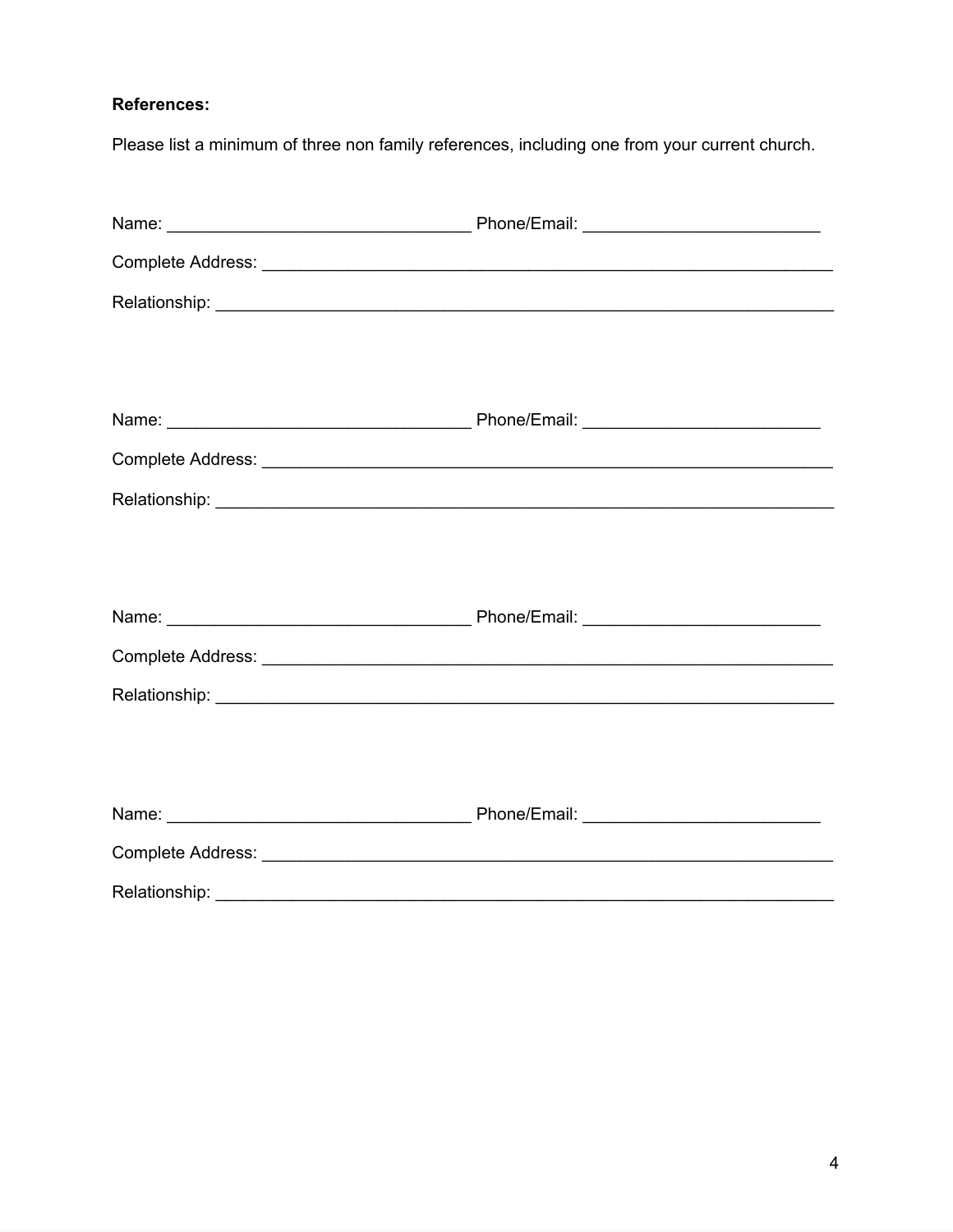## **Daily Life:**

*Essay Style Question*

1. What about your personality is helpful in connecting with people? What personality traits make it more difficult?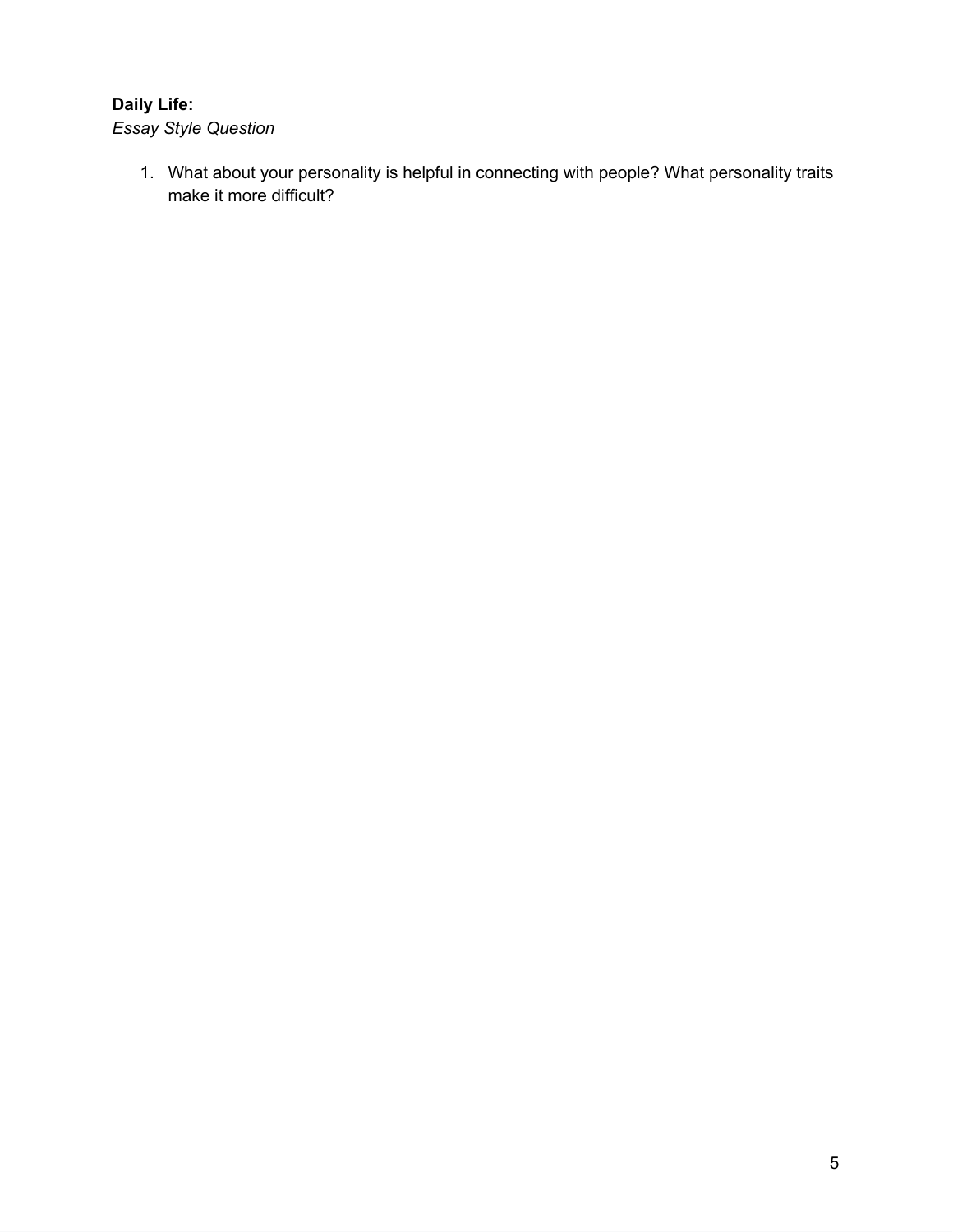# **Spiritual Journey:**

*Essay Style Question*

2. What are you reading in Scripture currently? What is God teaching you through it?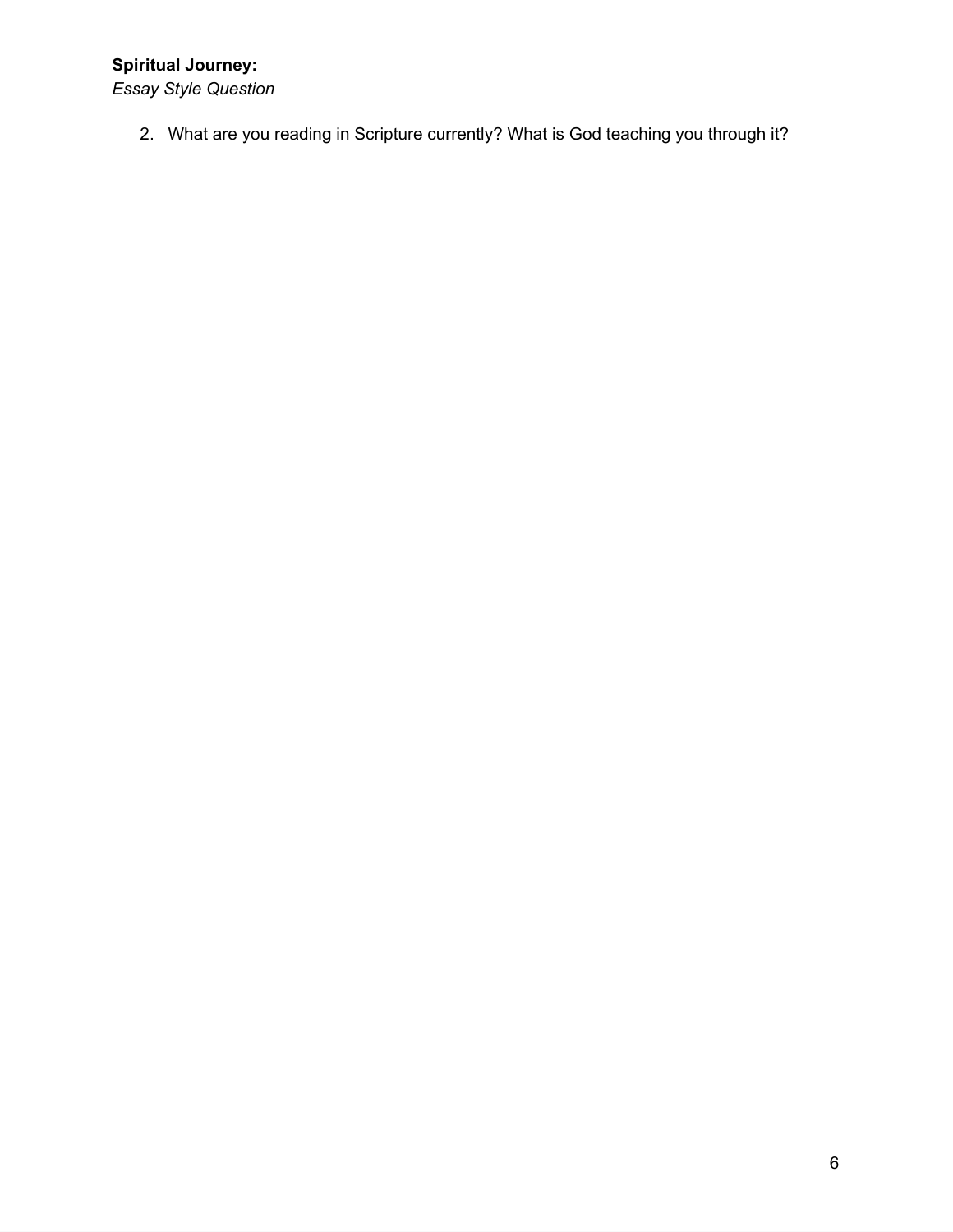# **Call to Ministry:**

*Essay Style Question*

3. Briefly describe your call to ministry.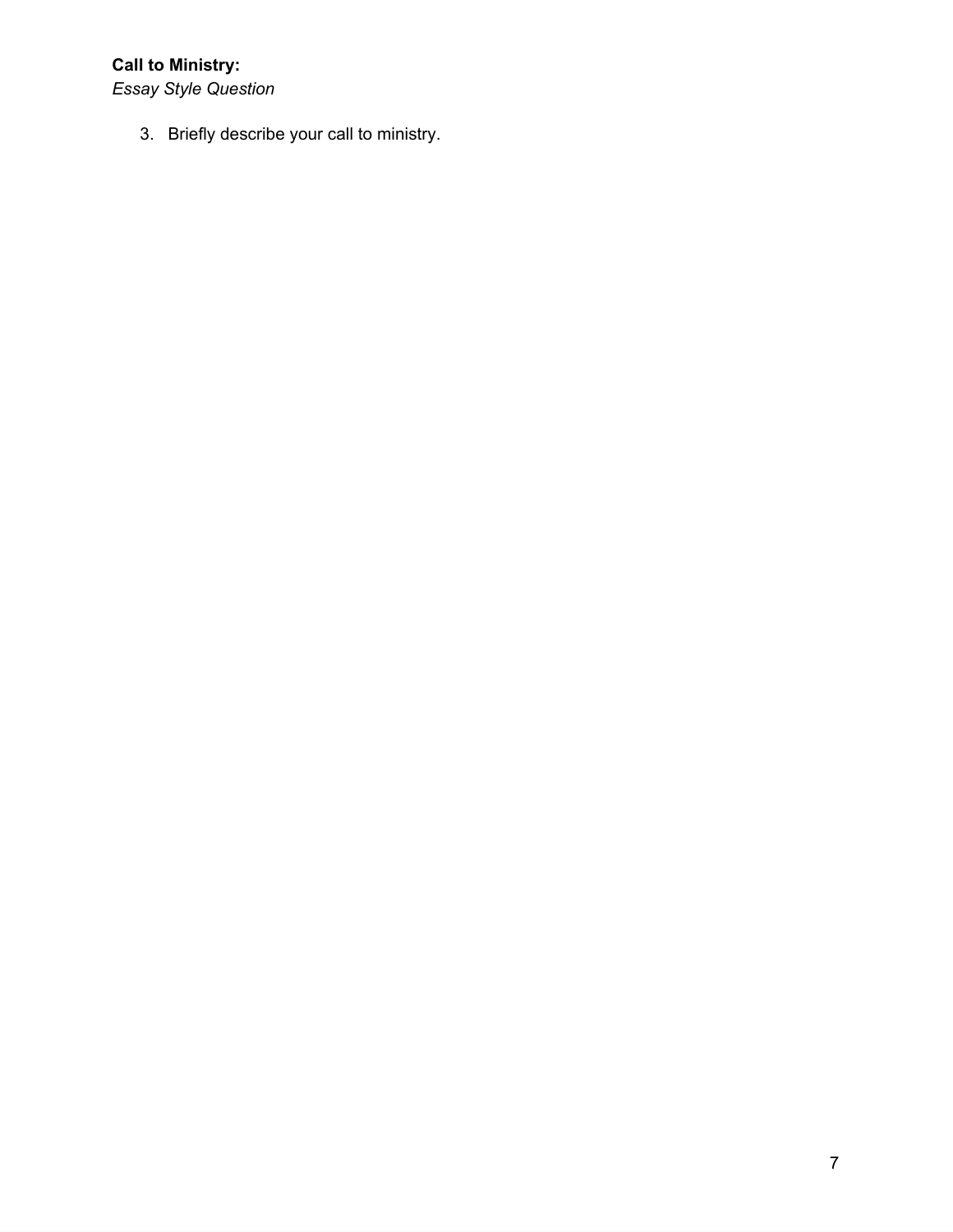## **Theological Standing:**

*Essay Style Question*

4. Are you familiar with the Friends Church and the Faith and Practice? If yes, please share what you admire most about the Friends denomination.